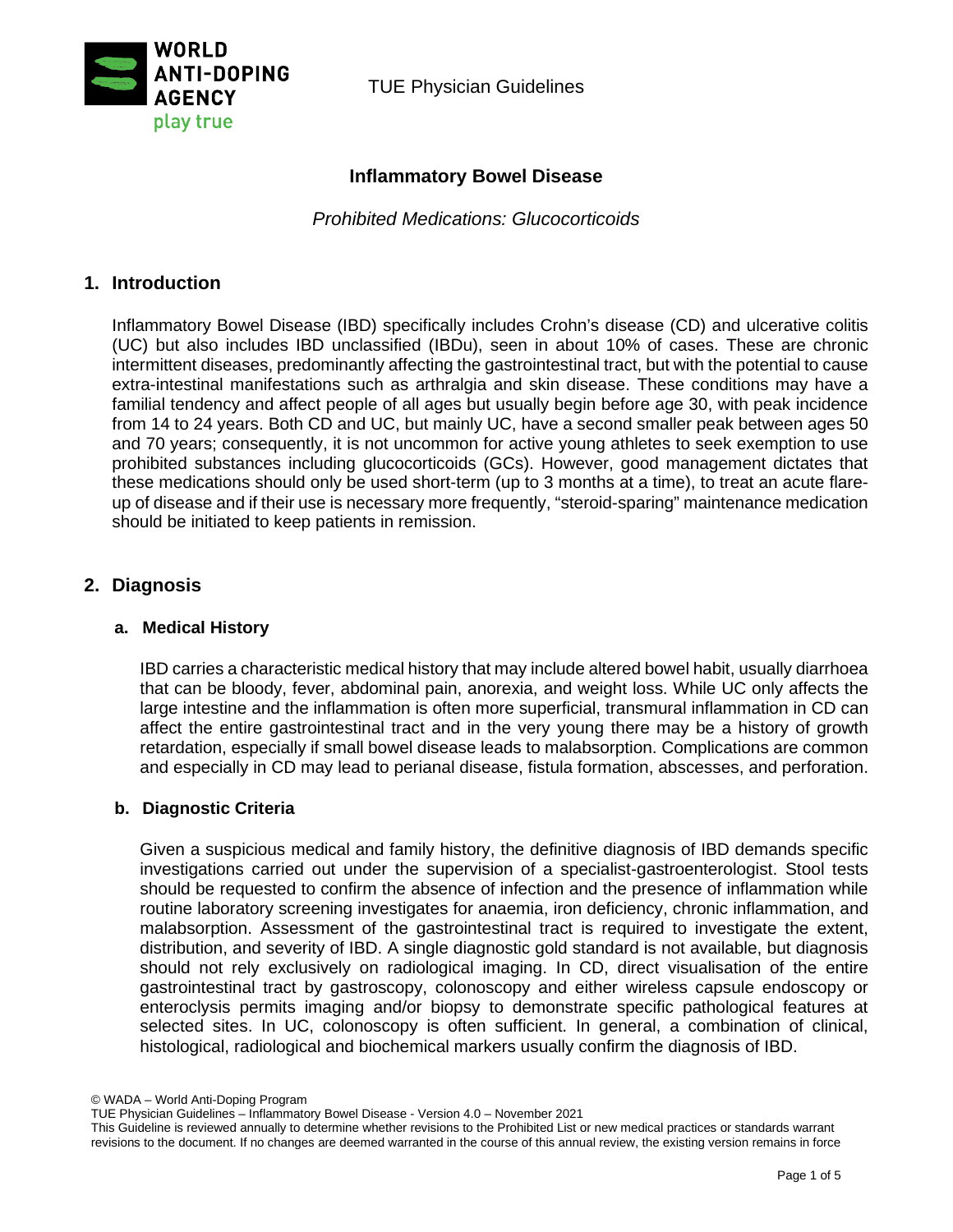

For the identification of complications such as abscesses, computerised Tomography (CT) or magnetic resonance (MRI) scanning may also be employed.

### **c. Other relevant medical information**

The primary care/family physician frequently obtains a relevant medical history of bowel habit disturbance, weight loss, anorexia, and inappropriate fatigue. Where the patient is also an elite athlete, there is added urgency to seek specialist opinion and diagnostic confirmation as outlined above. However, despite the intermittent and relapsing nature of the disease, it should not be forgotten that common IBD symptoms such as abdominal pain and diarrhoea might be due to causes other than active disease and necessitate thorough investigation prior to treatment initiation.

## **3. Treatment**

IBD represents life-long, relapsing disorders and while flare-ups are usually associated with significant symptoms, during periods of remission the patient may remain totally asymptomatic. However, the frequency of flare-ups and the endoscopic appearance of the mucosa dictate the use of maintenance medication to keep the patient in remission.

Several scoring systems have been developed to help monitor disease and recognise a flare-up as early as possible to initiate treatment. In UC, the Simple Chronic Colitis Activity Index (SCCAI) has been established, while for CD the Harvey-Bradshaw-Index (HBI) or the Crohn's Disease Activity Index (CDAI) is often used. These indices each have validated thresholds to distinguish between remission and active disease. Calculators for these indices are available on the Internet and combine patient data, laboratory, and examination findings to produce scores that assist in deciding whether treatment with GC is appropriate. However, a well-known limitation to the use of these scoring systems is the fact that there is no robust correlation with findings on endoscopy.

IBD treatment includes medications for managing acute flare-up (e.g., GCs and in UC also 5-ASA preparations) and medications to maintain remission (e.g., immunomodulators and biologicals). Furthermore, especially in UC, knowledge of the location and extent of the disease is crucial to make maximum use of topical treatment. GCs are a critical adjunct in the treatment of IBD.

### **a. Systemic glucocorticoids**

As of the 2022 Prohibited List, oral, rectal or any injectable routes of administration of glucocorticoids (GCs) are prohibited in-competition only. However, an in-competition urine sample may show GC levels above the established laboratory reporting levels even though administration occurred out-of-competition. In accordance with the Code, a resulting positive doping test, known as an adverse analytical finding (AAF), could render the athlete liable to a sanction under the concept of Strict Liability. However, as per ISTUE Article 4.1e, the athlete is permitted to apply retroactively for a TUE if there is an in-competition AAF from out-of-competition use.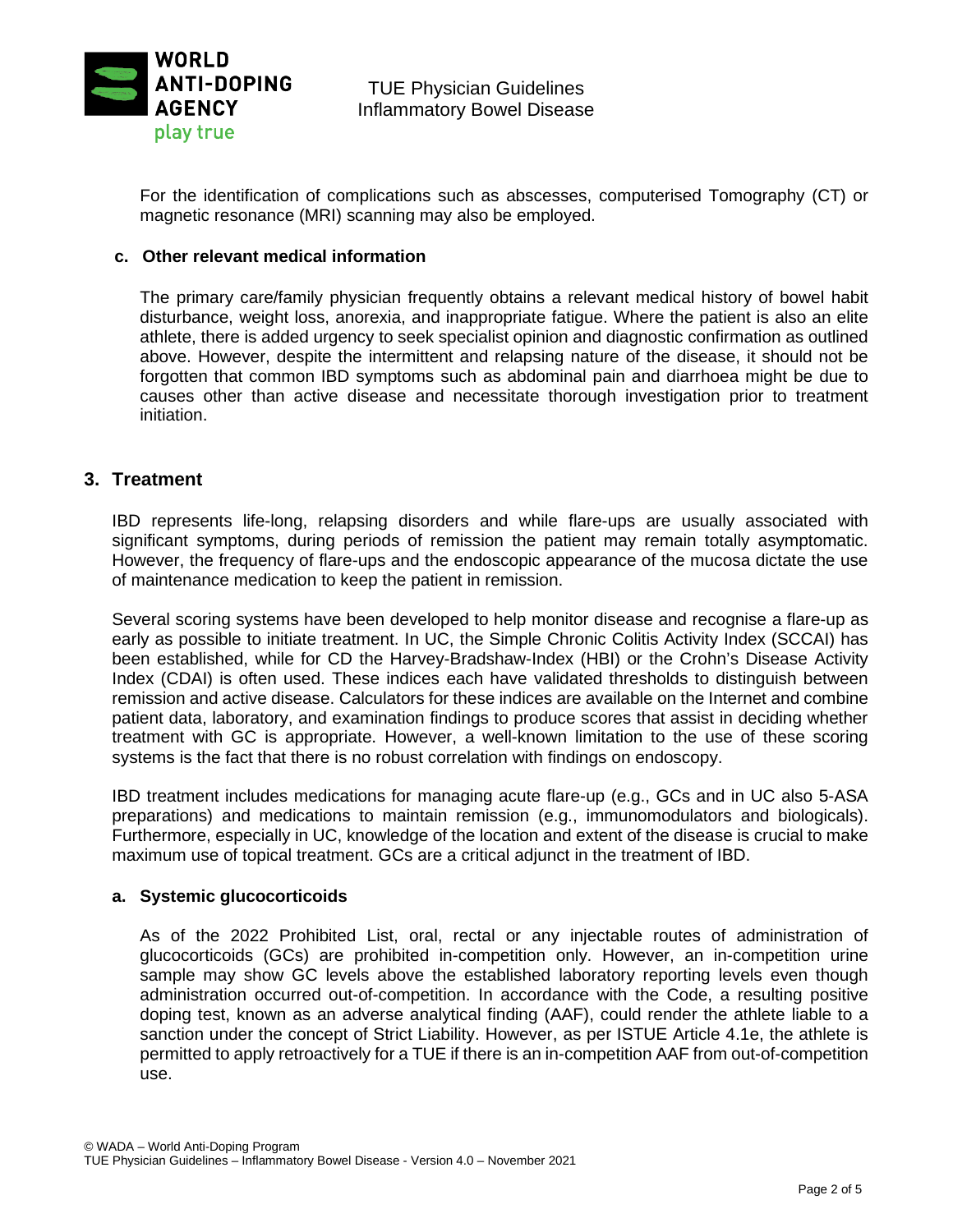

TUE Physician Guidelines Inflammatory Bowel Disease

### **b. Route of Administration**

GCs may be administered via oral, intravenous, or rectal routes in the treatment of IBD.

### **c. Dosage and Frequency**

The use of GCs should be limited to the treatment of an acute flare-up and should not be used prophylactically. Rather, an increase in disease activity should be recognized early and treated promptly to avoid unnecessarily high doses and prolonged GC administration to limit complications. Despite this, doses of oral prednisone (max. 1mg/kg body weight per day, usually 40-60mg per day) may be necessary in the acute management of IBD tapering over a period of several weeks to a maximum of three to four months. A too-cautious tapering regime will lead to unnecessary side effects while tapering too fast carries the risk of a relapse.

Intravenous hydrocortisone 300mg/day or methylprednisolone 60-80mg/day by continuous drip or in divided doses may be used for severe disease and normally requires hospital admission. GC doses are individualized and demand specialist oversight in combination with other appropriate therapeutic agents. A small proportion of patients with IBD, especially after frequent and/or prolonged GC exposure, become corticoid dependent.

#### **d. Duration of treatment**

Given the chronic nature of IBD, duration of treatment for athletes is likely to be lifetime or at least for the life of their exposure to high performance sport. However, GCs should only be given during periods of acute disease and according to international guidelines, with effort made to minimize GC exposure in IBD. If GC administration becomes a frequent necessity, maintenance therapy with immunomodulators or biologicals should be initiated.

### **4. Non-Prohibited Alternative Treatments**

Permitted agents to maintain remission and to shorten GC exposure include immunomodulating drugs (such as azathioprine, 6-mercaptopurine, methotrexate), 5-aminosalicylates, analgesics and antibiotics. Lately, so-called biologics such as the anti-TNF agents (e.g., infliximab, adalimumab), anti-integrins (e.g., vedolizumab) and anti-IL-12/23 antibodies (e.g., ustekinumab) have been used to induce and maintain remission in IBD.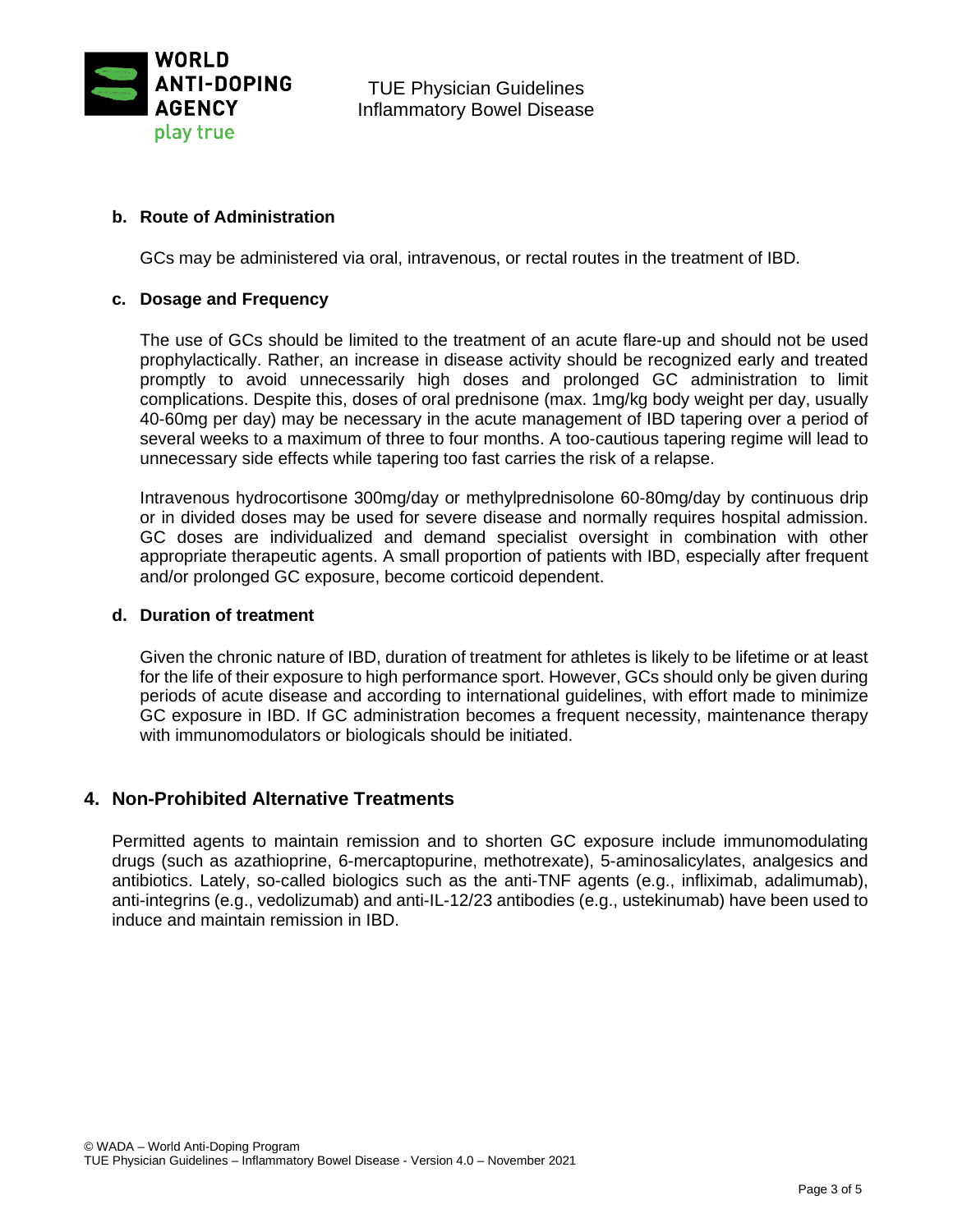

# **5. Consequences to Health if Treatment is Withheld**

If untreated, IBD may run an undulating, unremitting course with a potentially life-threatening outcome.

## **6. Treatment Monitoring**

During periods of IBD remission, the athlete may be totally asymptomatic and does not need much monitoring. Treatment usually requires routine oversight from the family physician with recommended review by the specialist - gastroenterologist at least annually or as clinically indicated. Monitoring might consist of regular blood tests if the patient is treated with a thiopurine and/or measurement of drug levels to optimise individual treatment.

As indicated, indices exist for scoring the activity of IBD (SCCAI, HBI, CDAI) and these may be applied to initial assessment of acute exacerbations. Faecal calprotectin, a stool test measuring intestinal inflammation, correlates well with endoscopic findings and is recommended for assessment.

## **7. TUE Duration**

Documented medical conditions requiring long tapering courses or intermittent recurrent courses of oral GCs could initially be granted TUEs for up to 12 months, conditions should be attached to the approval outlining the need for either notification of use throughout the 12 months or a summary of use, from the treating practitioner prior to reapproval. The TUE Committee should reserve the right to request relevant medical records during the time of approval to confirm TUE conditions are met. It is recommended that caution should be applied to athletes from sports with historic, high-risk GC abuse (e.g., cycling) and long-term approvals may be inappropriate for these groups.

In certain cases, with long-established remitting disease the recommended TUE duration for IBD could be extended to up to 4 years with annual specialist review. Common sense should always apply to athletes with IBD, given varying GC requirement during acute crises or periods of remission. Athletes, supported by their attending physician, must provide documentation of acute crises requiring GC treatment to avoid indiscriminate use.